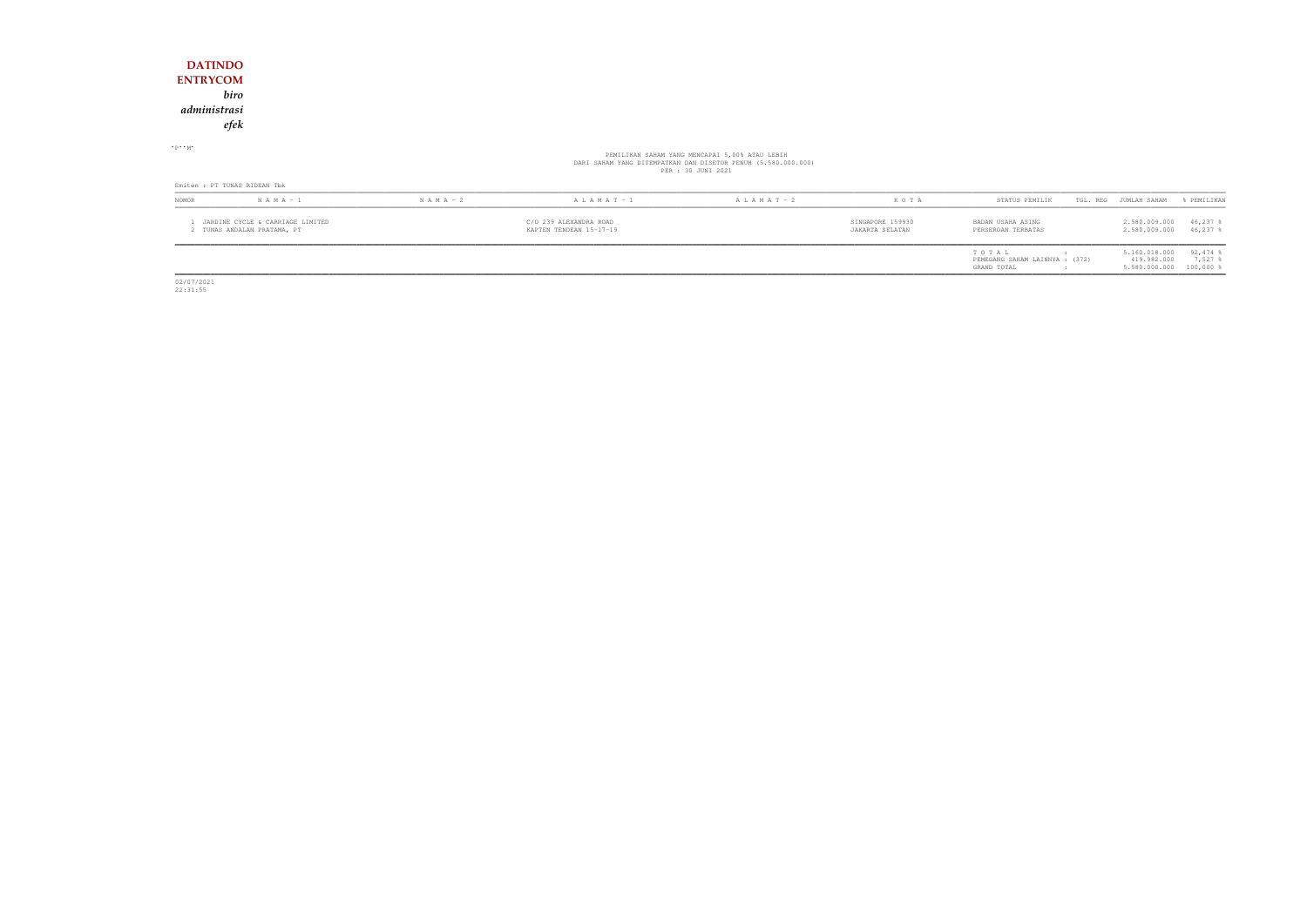*administrasi*

*efek*

 $\cdot$  P $\cdot$  2

# DAFTAR KOMPOSISI PEMILIKAN SAHAM<br>DARI SAHAM YANG DITEMPATKAN DAN DISETOR PENUH (5.580.000.000)<br>PER : 30 JUNI 2021

|                                                         | PEMILIKAN DALAM STANDAR |                                            |                                |                                              | PEMILIKAN TIDAK DALAM STANDAR |                               |                                              |                                            |                                      |  |  |
|---------------------------------------------------------|-------------------------|--------------------------------------------|--------------------------------|----------------------------------------------|-------------------------------|-------------------------------|----------------------------------------------|--------------------------------------------|--------------------------------------|--|--|
| STATUS PEMILIK                                          | JUMLAH P.S.             | JUMLAH SAHAM                               | % PEMILIKAN                    | JUMLAH P.S.                                  | JUMLAH SAHAM                  | % PEMILIKAN                   | JUMLAH P.S.                                  | JUMLAH SAHAM                               | % PEMILIKAN                          |  |  |
| PEMODAL NASIONAL<br>__________                          |                         |                                            |                                |                                              |                               |                               |                                              |                                            |                                      |  |  |
| PERORANGAN INDONESIA<br>PERSEROAN TERBATAS<br>REKSADANA | 321<br>$\mathcal{P}$    | 119.547.210<br>2.599.755.500<br>45.400.000 | 2,14242<br>46,59060<br>0,81362 | 17<br>3<br>$\Omega$                          | 346<br>195<br>$\Omega$        | 0,00001<br>0,00000<br>0.00000 | 338<br>10<br>2                               | 119.547.556<br>2.599.755.695<br>45,400,000 | 2,14243<br>46,59060<br>0,81362       |  |  |
| SUB TOTAL :                                             | 330                     | 2.764.702.710                              | 49,54664                       | 20                                           | 541                           | 0,00001                       | 350                                          | 2.764.703.251                              | 49,54665                             |  |  |
| PEMODAL ASING                                           |                         |                                            |                                |                                              |                               |                               |                                              |                                            |                                      |  |  |
| PERORANGAN ASING<br>BADAN USAHA ASING                   | 22                      | 500<br>2.815.296.190                       | 0,00001<br>50,45334            | $\mathbf{0}$                                 | $\circ$<br>59                 | 0,00000<br>0,00000            | 23                                           | 500<br>2.815.296.249                       | 0,00001<br>50,45334                  |  |  |
| SUB TOTAL :                                             | 23                      | 2.815.296.690                              | 50,45335                       |                                              | 59                            | 0,00000                       | 24                                           | 2.815.296.749                              | 50,45335                             |  |  |
| TOTAL:                                                  | 353                     | 5.579.999.400                              | 99,99999                       | 21                                           | 600                           | 0,00001                       | 374                                          | 5.580.000.000                              | 100,00000                            |  |  |
|                                                         |                         |                                            |                                | ---------- SATUAN PERDAGANGAN<br>----------- |                               |                               | ---------- SATUAN PERDAGANGAN<br>----------- |                                            | --------------- TOTAL--------------- |  |  |

02/07/2021 22:31:56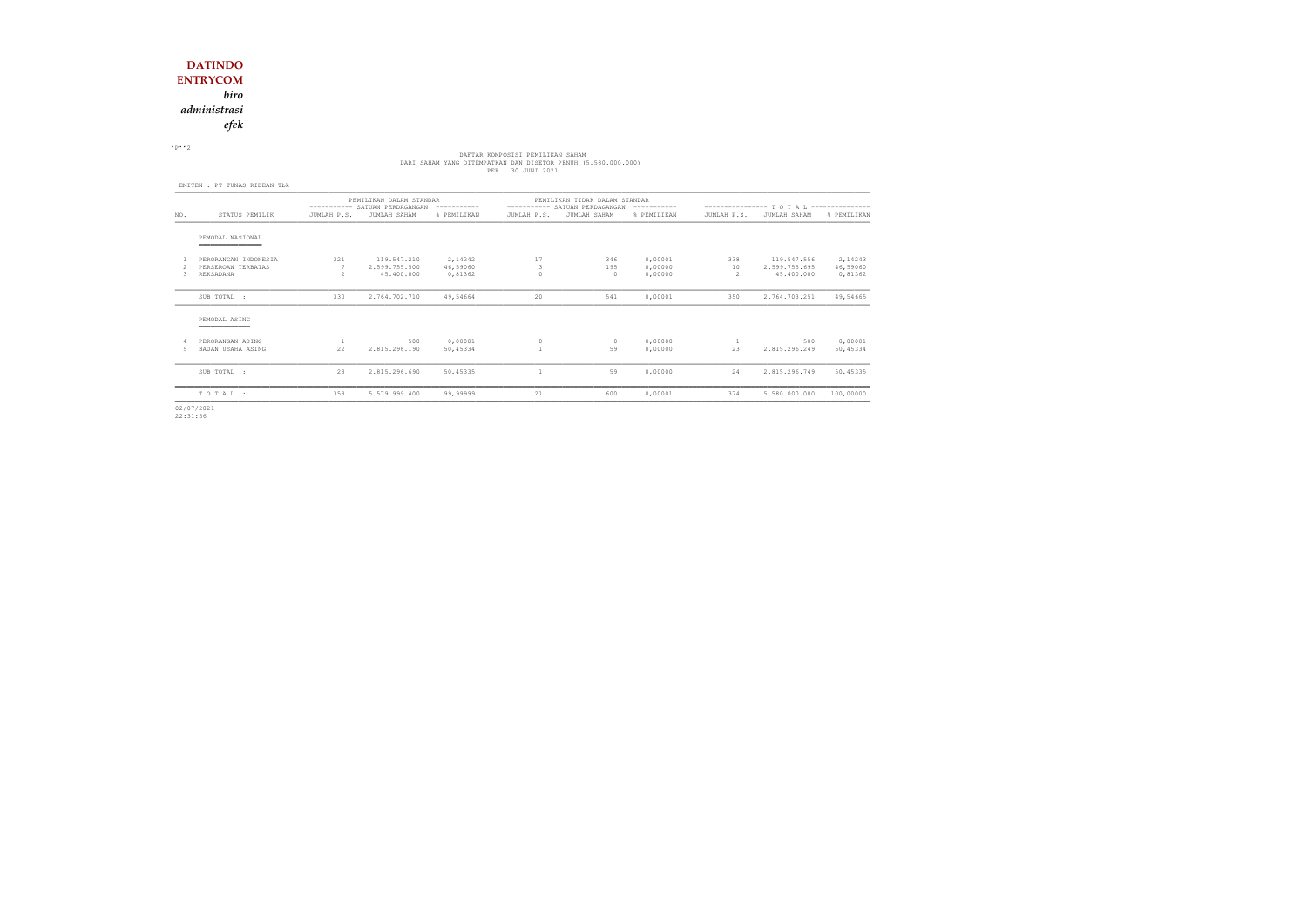### **DATINDO ENTRYCOM** *biro administrasiefek*

M

## LAPORAN KEPEMILIKAN SAHAM - DIREKSI & KOMISARIS<br>PER : 30 JUNI 2021

Emiten : PT TUNAS RIDEAN Tbk

| NOMOR                                | N A M A                                                                                                       | JABATAN                                                                                                | PERSENTASE<br>JUMLAH SAHAM                                              | KETERANGAN |
|--------------------------------------|---------------------------------------------------------------------------------------------------------------|--------------------------------------------------------------------------------------------------------|-------------------------------------------------------------------------|------------|
| SARASTI BASKORO                      | Drs. ANTON SETIAWAN<br>2 DR. ARIE SETIABUDI SOESILO, M.Sc.<br>CHAN TZE CHOONG ERIC<br>5 Ir. HONG ANTON LEOMAN | KOMISARIS UTAMA<br>WAKIL KOMISARIS UTAMA/ INDEPENDEN<br>KOMISARIS INDEPENDEN<br>KOMISARIS<br>KOMISARIS | 0 0,0000000<br>0 0,0000000<br>0 0,0000000<br>0 0,0000000<br>0 0,0000000 |            |
| 8 MAX SUNARCIA<br>10 ESTER TANUDJAJA | 6 RICO ADISURJA SETIAWAN, MBA<br>NUGRAHA INDRA PERMADI<br>9 TENNY FEBYANA HALIM                               | DIREKTUR UTAMA<br>DIREKTUR<br>DIREKTUR<br>DIREKTUR<br>DIREKTUR                                         | 0 0,0000000<br>0 0,0000000<br>0 0,0000000<br>0 0,0000000<br>0 0,0000000 |            |
|                                      |                                                                                                               | TOTAL                                                                                                  | 0 0,0000000                                                             |            |

03/07/2021 07:23:17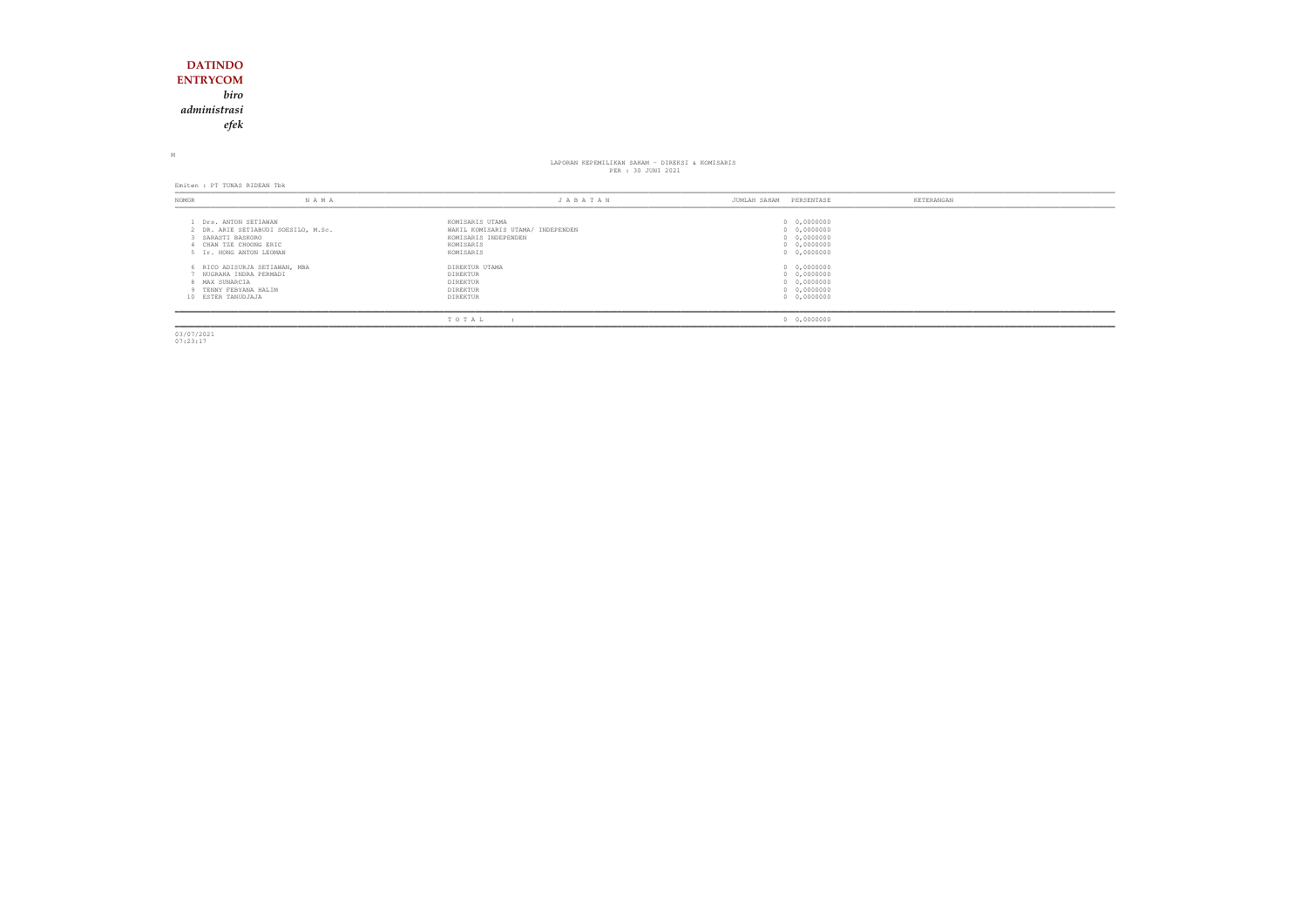| <b>DATINDO</b>                                                  |               |                                                        |                 |                                     |                                                             |
|-----------------------------------------------------------------|---------------|--------------------------------------------------------|-----------------|-------------------------------------|-------------------------------------------------------------|
| <b>ENTRYCOM</b>                                                 |               |                                                        |                 |                                     |                                                             |
| biro                                                            |               |                                                        |                 |                                     |                                                             |
| administrasi                                                    |               |                                                        |                 |                                     |                                                             |
| efek                                                            |               |                                                        |                 |                                     |                                                             |
|                                                                 |               |                                                        |                 |                                     |                                                             |
| $\mathbb M$                                                     |               | DAFTAR PEMEGANG SAHAM PENGENDALI<br>PER : 30 JUNI 2021 |                 |                                     |                                                             |
| Emiten : PT TUNAS RIDEAN Tbk                                    |               |                                                        |                 |                                     |                                                             |
| $N A M A - 1$<br>NOMOR                                          | $N A M A - 2$ | $A L A M A T - 1$                                      | A L A M A T - 2 | KOTA                                | JUMLAH SAHAM<br>% PEMILIKAN                                 |
| JARDINE CYCLE & CARRIAGE LIMITED<br>2 TUNAS ANDALAN PRATAMA, PT |               | C/O 239 ALEXANDRA ROAD<br>KAPTEN TENDEAN 15-17-19      |                 | SINGAPORE 159930<br>JAKARTA SELATAN | 2.580.009.000<br>$46,237$ %<br>2.580.009.000<br>$46,237$ \$ |
|                                                                 |               |                                                        |                 | TOTAL<br>$\cdot$ :                  | $92,474$ %<br>5.160.018.000                                 |

 $\begin{array}{c} \hline \hline 03/07/2021 \\ 07:23:17 \end{array}$